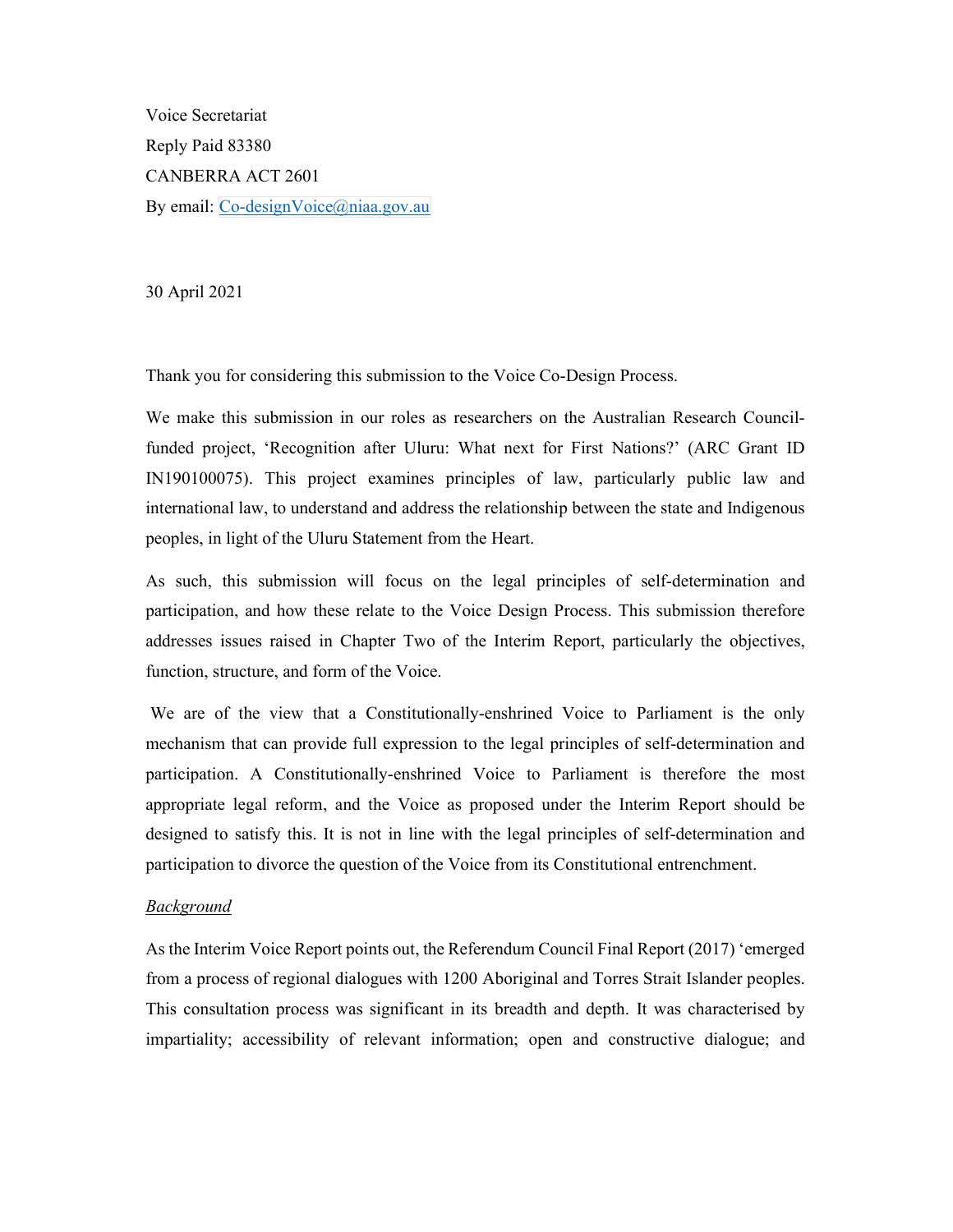mutually agreed and owned outcomes'.<sup>1</sup> The consensus position that emerged from those dialogues and the National Constitutional Convention at Uluru was for a Constitutionally- enshrined Voice to Parliament, as well as a Makarrata Commission to oversee a process of treaty-making and truth-telling. This was outlined in the Uluru Statement from the Heart, and is known as the sequenced reform of Voice, Treaty, Truth.

 The Prime Minister recently kept open the possibility of constitutional entrenchment of the Voice, stating that either constitutional entrenchment or legislative provisions would be considered, after the co-design process (as is consistent with the recommendations in the Joint Select Committee report). $2$  Although the terms of reference for the co-design process excluded submissions on constitutional recognition, given the history of the Voice design process – emerging, as it does, from over a decade of legal and political debate on the form of Constitutional Recognition of Indigenous peoples in Australia, which culminated in the National Convention at Uluru – as well as the possibility left open by the Prime Minister, we feel it is impossible to leave aside the question of Constitutional status.

 We are aware of and wholeheartedly agree with the submission made by the 'Public Lawyers' and indeed, each of us have also signed that submission. For consistency, we adopt the definition of Constitutional entrenchment offered there: that 'that the existence and core function of the Voice should be included in the written text of the Constitution, alongside a power enabling the Commonwealth Parliament to determine its composition, additional functions, powers and procedures in legislation'.<sup>3</sup>

## Self-determination

 Self-determination is 'a foundational principle that anchors the constellation of indigenous peoples' rights'.<sup>4</sup> Self-determination is concerned with ensuring that people have the right to make decisions about their lives and futures, and is connected to concepts of 'group autonomy, self-government, independence, democracy and non-interference',<sup>5</sup> as well as being 'grounded

<sup>&</sup>lt;sup>1</sup> Commonwealth of Australia, *Indigenous Voice Co-design Process Interim Report to the Australian* Government (2020), 26. Government (2020), 26.<br><sup>2</sup> Scott Morrison, 'Address, Closing the Gap Statement to Parliament' (Speech, 12 February 2020), available:

https://www.pm.gov.au/media/address-closing-gap-statement-parliament.

<sup>&</sup>lt;sup>3</sup> Public Lawyers, 'Submission: The imperative of constitutional enshrinement: Submission to the Voice Secretariat', 20 January 2021

 4 S James Anaya, 'The Right of Indigenous Peoples to Self-Determination in the Post-Declaration Era' in Claire Charters and Rodolfo Stavenhagen (eds), Making the Declaration Work: The United Nations Declaration on the Rights of Indigenous Peoples (International Work Group for Indigenous Affairs, 2009), 184, 184. Rights of Indigenous Peoples (International Work Group for Indigenous Affairs, 2009), 184, 184. The Politics of Inclusion: The Right of Self-Determination, Statutory Bills of Rights and

 Indigenous Peoples' (2010) 34(3) Melbourne University Law Review 839, 845.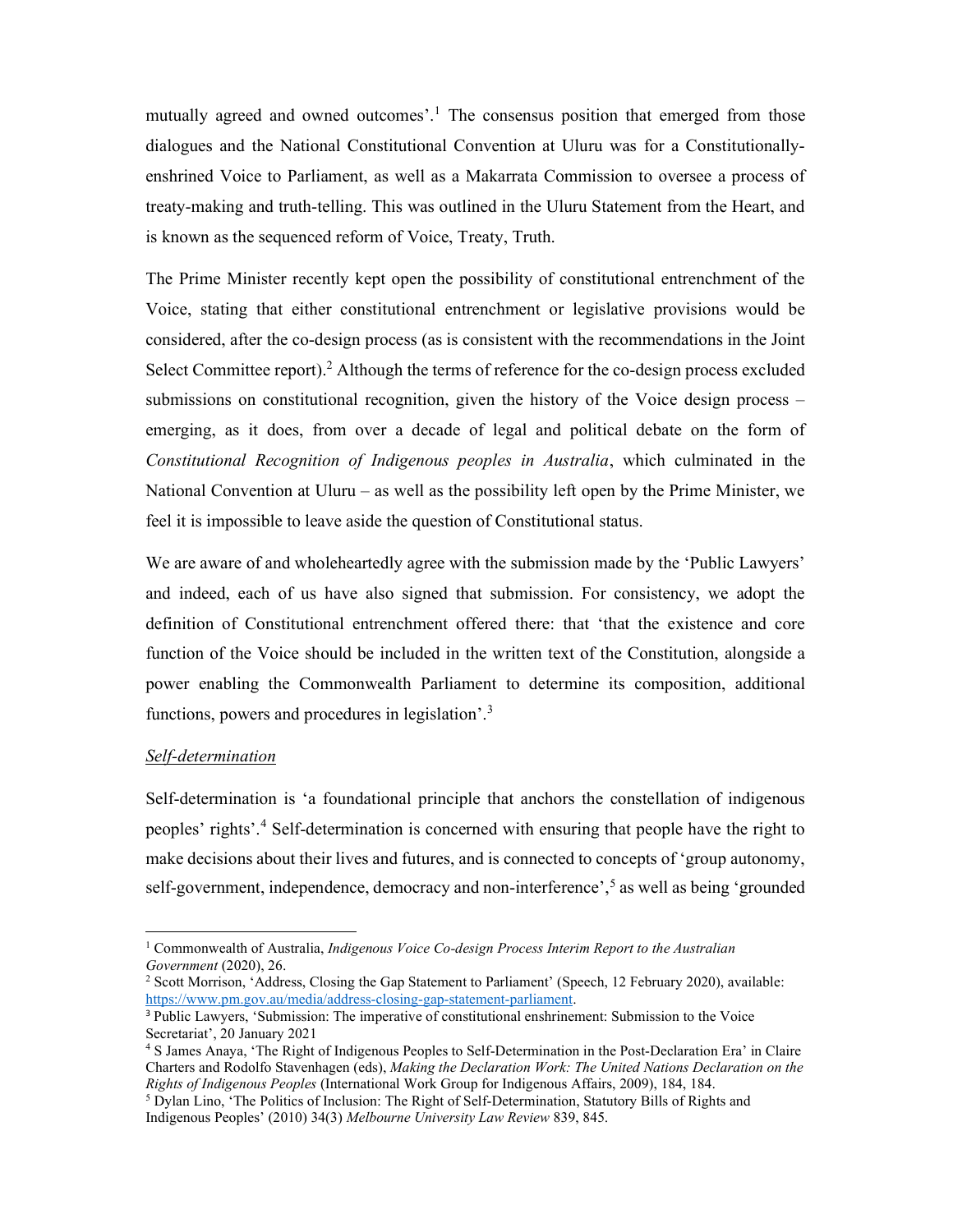in values of freedom and equality'.<sup>6</sup> Particularly since the passage of the United Nations Declaration on the Rights of Indigenous Peoples (UNDRIP),<sup>7</sup> self-determination can be understood as not necessarily linked to independent statehood. UNDRIP was drafted with a conceptualisation of self-determination as a right to be exercised as meaningful representation within the state as well as meaningful self-government or autonomy.<sup>8</sup> Because Indigenous peoples had been largely denied the opportunity to be meaningfully involved in the building of the state, self-determination means 'that the existing State has the duty to accommodate the aspirations of indigenous peoples through constitutional reforms designed to share power democratically'.<sup>9</sup> Self-determination, then, is concerned with Indigenous power and decision- making within the governing structures of the state, and with an improved relationship with the state and citizenry. We argue that there must be self-determination at the establishment of institutions as well as in their operation, and that self-determination should be understood as a relationship built on non-domination. Self-determination is also linked to the principle of participation and agreement. We examine all this as linked to the Voice, and argue that these principles require constitutional entrenchment of the Voice.

Substantive self-determination can be understood as either constitutive or ongoing.<sup>10</sup> Constitutive self-determination 'concerns the establishment of governing institutional arrangements, and requires that such arrangements reflect the collective will of the people or peoples governed.<sup>'11</sup> Further, this 'imposes requirements of participation and consent such that the end result in the political order can be said to reflect the collective will of the people, or peoples, concerned.<sup>'12</sup> In its ongoing aspect, self-determination requires that 'those arrangements, independently of the processes that created them, must establish a system of

 $8 \text{ UN Sub-Commission on the Promotion and Protection of Human Rights, *Explanatory note concerning the*$  draft Declaration on the Rights of Indigenous Peoples / by Erica-Irene A. Daes, Chairperson of the Working Group on Indigenous Populations., 19 July 1993, E/CN.4/Sub.2/1993/26/Add.1 [13]. See also Megan Davis, 'Indigenous Struggles in Standard-Setting: The United Nations Declaration on the Rights of Indigenous Peoples' (2008) 9(2) Melbourne Journal of International Law 439, 459.

 6 James Anaya, 'A Contemporary Definition of the International Norm of Self-Determination' (1993) 3 Transnational Law and Contemporary Problems 131–64, 143.

 7 Australia has formally supported UNDRIP since 2009. Self-determination for Indigenous peoples is articulated in several provisions of UNDRIP (See art. 3, 4, 5, 18), with UNDRIP providing a strong framework that supports Indigenous self-determination both in participating in decisions that affect them, and also in their own governance.

 $9$  Ibid [25].  $10$  Anaya (n 6), 145-157.

<sup>&</sup>lt;sup>11</sup> Megan Davis, 'The United Nations *Declaration on the Rights of Indigenous Peoples*' (2007) 11(3) Australian Indigenous Law Review 55, 31.

<sup>&</sup>lt;sup>12</sup> James Anaya, *Indigenous Peoples in International Law* ( $2<sup>nd</sup>$  ed) (Oxford University Press, 2004), 105.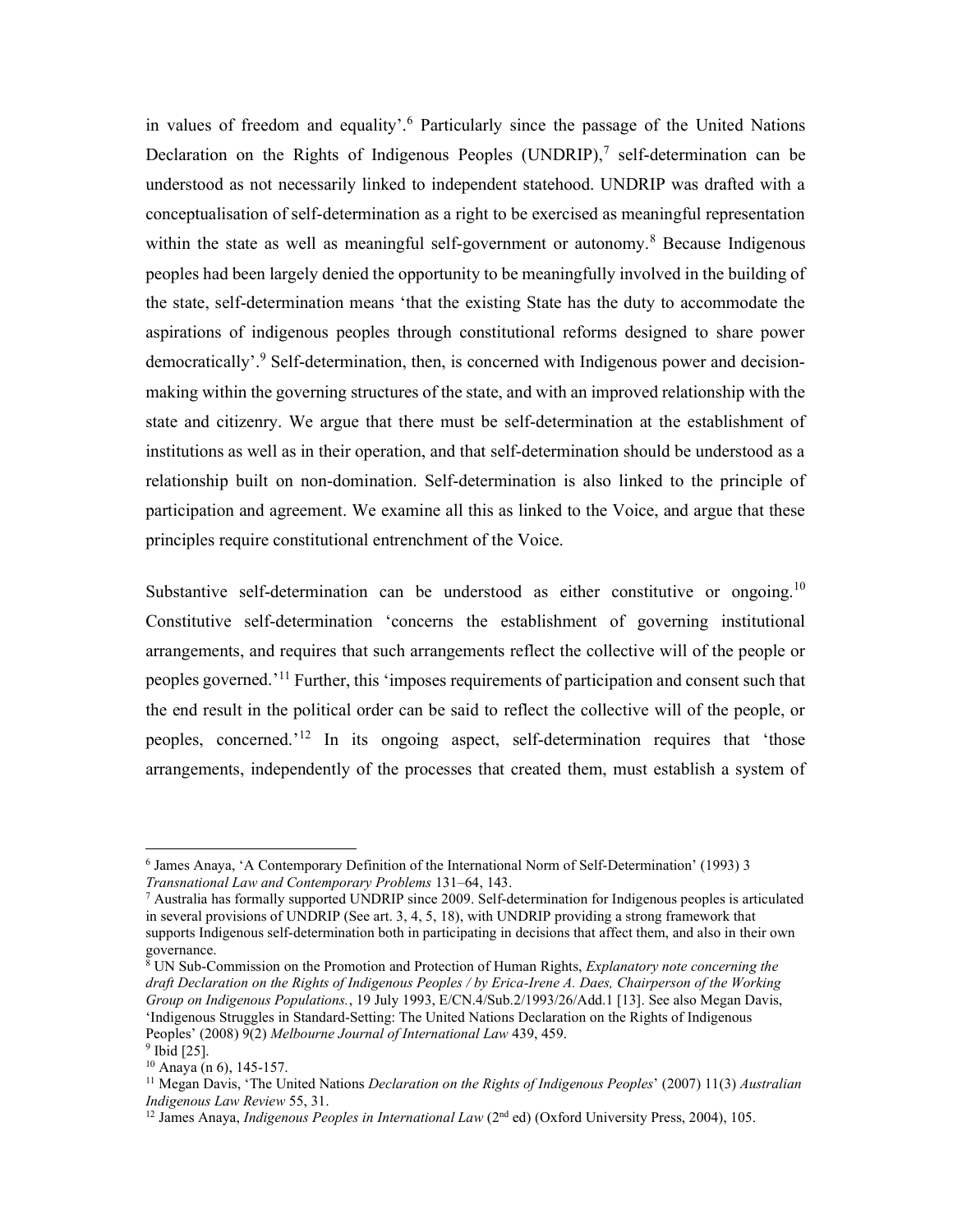governance that enables individuals and groups to make meaningful choices about their lives. $13$ 

 To satisfy the requirements of both constitutive and ongoing self-determination, the structure, composition, and functions, of the Voice must 'reflect the collective will'<sup>14</sup> of First Nations peoples in Australia. Given the significance of the Uluru Statement from the Heart, and the emphasis placed on constitutional entrenchment in the Dialogues and at the National Constitutional Convention, this is crucial for constitutive self-determination to be satisfied. While the structure, composition, and functions of the Voice would be able to be changed by Parliament,<sup>15</sup> the Voice itself should be 'constitutionally entrenched, but legislatively controlled',  $^{16}$  in order to satisfy self-determination in constitutive and ongoing aspects.

 Self-determination, as exercised within a state, emphasises the relationship between Indigenous peoples and the state. Anaya clearly sets out this relational nature of self-determination, and how this connects to peoples living in relationship with a government, when he notes that 'self- determination concerns human beings in regard to the constitution and functioning of all levels and forms of government under which they live'.<sup>17</sup> In particular, self-determination should be understood as 'about non-domination, rather than non-interference'.<sup>18</sup> Under this understanding, self-determination means that a peoples has

 a right to their own governance institutions through which they decide on their goals and interpret their way of life. Other people ought not to constrain, dominate, or interfere with those decisions and interpretations for the sake of their own ends, or according to their judgement of what way of life is best, or in order to subordinate a people to a larger 'national' unit.<sup>19</sup>

 The Uluru Statement is a clear example of a demand for self-determination that is based on the 'interdependence of peoples and the embeddedness of their relationships'.<sup>20</sup> The Voice is

<sup>19</sup> Ibid. In the Australian context, see Lino  $(n 5)$ .

<sup>&</sup>lt;sup>13</sup> Davis (n 11Error! Bookmark not defined.) 31.

 14 Ibid.

<sup>&</sup>lt;sup>15</sup> Murray Gleeson, 'Recognition in Keeping with the Constitution: A Worthwhile Project' (2019), 14; see also Referendum Council, Final Report of the Referendum Council, 30 June 2017, 2.

 16 Ibid.

 $17$  Anaya (n 6), 143. See also Lino (n 5), 853.

<sup>&</sup>lt;sup>18</sup> Iris Marion Young, *Inclusion and Democracy* (Oxford, 2003), 237. See also Iris Marion Young, 'Two Concepts of Self-Determination' in Austin Sarat and Thomas R Kearns (eds), Human Rights: Concepts, Contests, Contingencies (University of Michigan Press, 2001) 25; Iris Marion Young, 'Self-Determination as Non-Domination: Ideals Applied to Palestine/Israel' (2005) 5 Ethnicities 139, 140.

determination: a human rights approach with a multidimensional perspective' (2019) 23(1-2) International Journal of Human Rights, 34, 39, and citing Iris Marion Young, Global Challenges: War, Self Determination and Responsibility for Justice (Cambridge: Polity, 2007). <sup>20</sup> Dorothée Cambou, 'The UNDRIP and the legal significance of the right of indigenous peoples to self-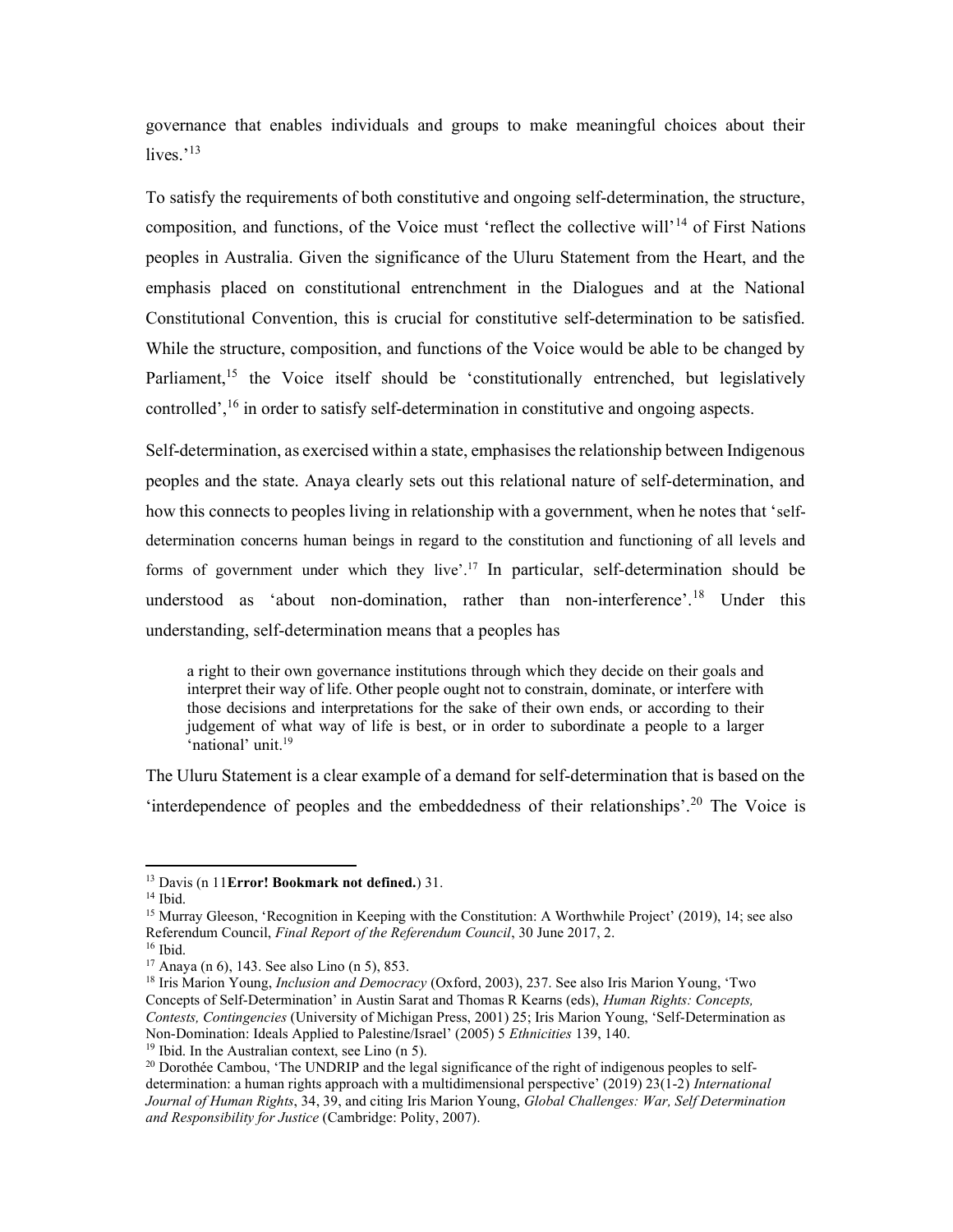fundamentally grounded in the desire for an improved and ongoing relationship between First Nations peoples and the state (and its citizenry). Moreover, the Voice will improve the relationship between First Nations peoples and the state, because it will reduce the ability of the state to *arbitrarily* interfere with Indigenous peoples by ensuring consultation on decisions before they are taken. It is therefore concerned with ensuring a structural relationship of non- domination of the state over Indigenous peoples. These understandings are so integral and crucial that they require protection in the form of constitutional enshrinement.

 To summarise, it can be said that self-determination of Indigenous peoples, in light of UNDRIP, involves a meaningful redistribution of power and involvement in decision-making, away from the state and towards Indigenous peoples.<sup>21</sup> What is fundamental is not simply a legal guarantee of a right to self-determination, but rather a 'legal structuring of the Indigenous- state relationship, the balancing of bargaining power, and the laying down of terms for negotiation'.<sup>22</sup> This typically will involve creating an institution or authority to be vested with power – as is the call in the Uluru Statement from the Heart and its demand for a constitutionally entrenched First Nations Voice to parliament.

## Participation

 Self-determination is also linked to the legal principle of participation. A relationship of non- domination of the state over Indigenous peoples – that is, a structural relationship which ensures self-determination – requires participation and agreement, and ultimately some redistribution of decision-making power form the state to Indigenous peoples. S James Anaya argues that self-determination involves 'dual aspects': autonomous governance of Indigenous people's own affairs, and 'participatory engagement' with the state, regarding decisions that affect them.<sup>23</sup> Because participation in the life of the state has historically been denied to Indigenous peoples, self-determination of Indigenous peoples includes meaningful participation with the state, whereby 'Indigenous peoples are able to join with all the other peoples that make up the State on *mutually agreed upon and just terms*, after many years of isolation and exclusion'.<sup>24</sup> This involves 'the recognition and incorporation of distinct peoples

<sup>&</sup>lt;sup>21</sup> See Lino (n 5), 867; Martin Scheinin and Mattias Åhren, 'Relationship to Human Rights, and Related International Instruments', in Jessie Hohmann and Marc Weller (eds), The UN Declaration on the Rights of Indigenous Peoples: A Commentary (Oxford, New York: Oxford University Press, 2017), 72; Cambou (n 20).  $22$  Lino (n 5), 868. See also Scheinin and Åhren (n 21), 66-7.

 see Nathan Yaffe, 'Indigenous Consent: a Self-Determination Perspective' (2018) 19(2) Melbourne Journal of International Law 703. <sup>23</sup> Anaya (n 4), 193. For more on autonomy and participation in relation to 'Free, Prior and Informed Consent',

<sup>&</sup>lt;sup>24</sup> UN Sub-Commission on the Promotion and Protection of Human Rights (n 8) [26], emphasis added.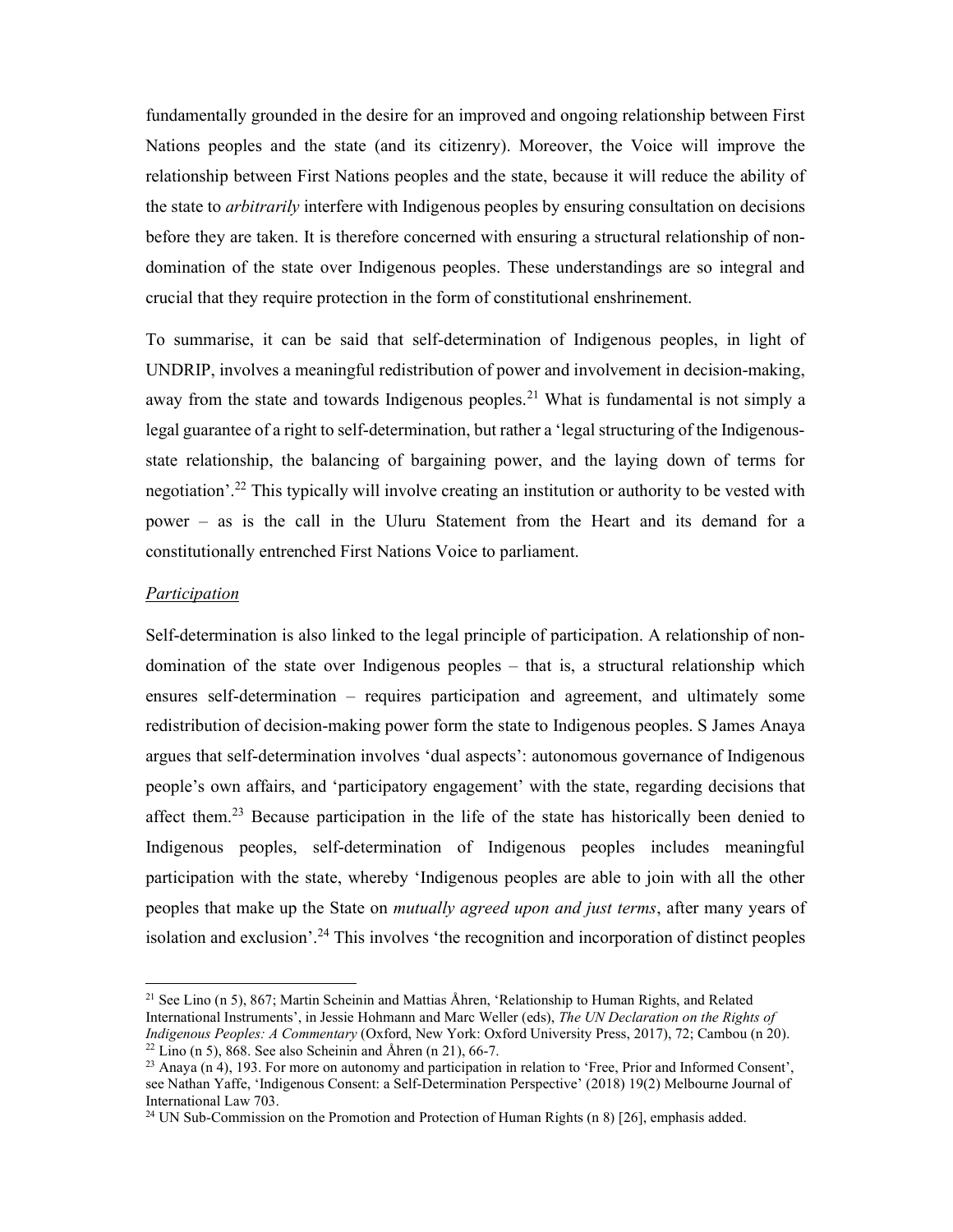in the fabric of the State, on agreed terms'.<sup>25</sup> As we can see from these quotes, the agreement is key. Any attempt to regulate the relationship between the state and Indigenous peoples must be undertaken with Indigenous agreement, and on just terms. This agreement can only come from the participation of Indigenous peoples.

 Participation (particularly as stipulated under Article 18 of UNDRIP) obliges states to ensure the participation of Indigenous peoples 'in matters that would affect their rights'. This has two elements. The first, procedural, element is 'allowing indigenous peoples to be actually able to participate in decision-making processes' (for example, ensuring mechanisms and processes for participation are available and known about); the second, substantive, element is 'the capacity to influence the outcomes of decision-making processes'.<sup>26</sup> Moreover, the rights of autonomy and self-government 'find expression in the participation and/or consultation in the rule-making of the State', and this must be understood as including the ability of Indigenous peoples to 'influence the law- and decision-making processes of the State'.<sup>27</sup>

 The Voice clearly satisfies the requirements of self-determination, but the design of the Voice requires Indigenous authorship. While the exact structure, functions, and composition of the Voice would be ultimately determined by the parliament, this should only be done after a process where Indigenous peoples views and participation are centred – in line with the idea of a relationship of non-domination between the state and First Nations peoples.

 In light of this, it is important to emphasise that the process that led to the Uluru Statement from the Heart – the Regional Dialogues and the National Convention – were themselves an exercise of self-determination and involved significant participation. Both the process (deliberative decision-making, designed to ensure deep and active participation) and the number of people involved (a significantly high proportional engagement) align strongly with the requirements of self-determination and participation. The way the Dialogues were organised and run by Indigenous peoples, and involved Indigenous participants in ways to reach their own conclusions on the issues, meant that the process was Indigenous-authored and led. Because of this, the outcome of the Uluru Statement and its particular calls therefore carry significant legitimacy and weight. As a threshold point, it would be inconsistent with the principles of self-determination and participation to ignore, or undermine, the outcomes of the

<sup>&</sup>lt;sup>25</sup> Ibid, emphasis added.

<sup>&</sup>lt;sup>26</sup> International Law Association, 'The Hague Conference (2010) Rights of Indigenous Peoples, Interim Report', 14.

<sup>27</sup> Ibid, 12.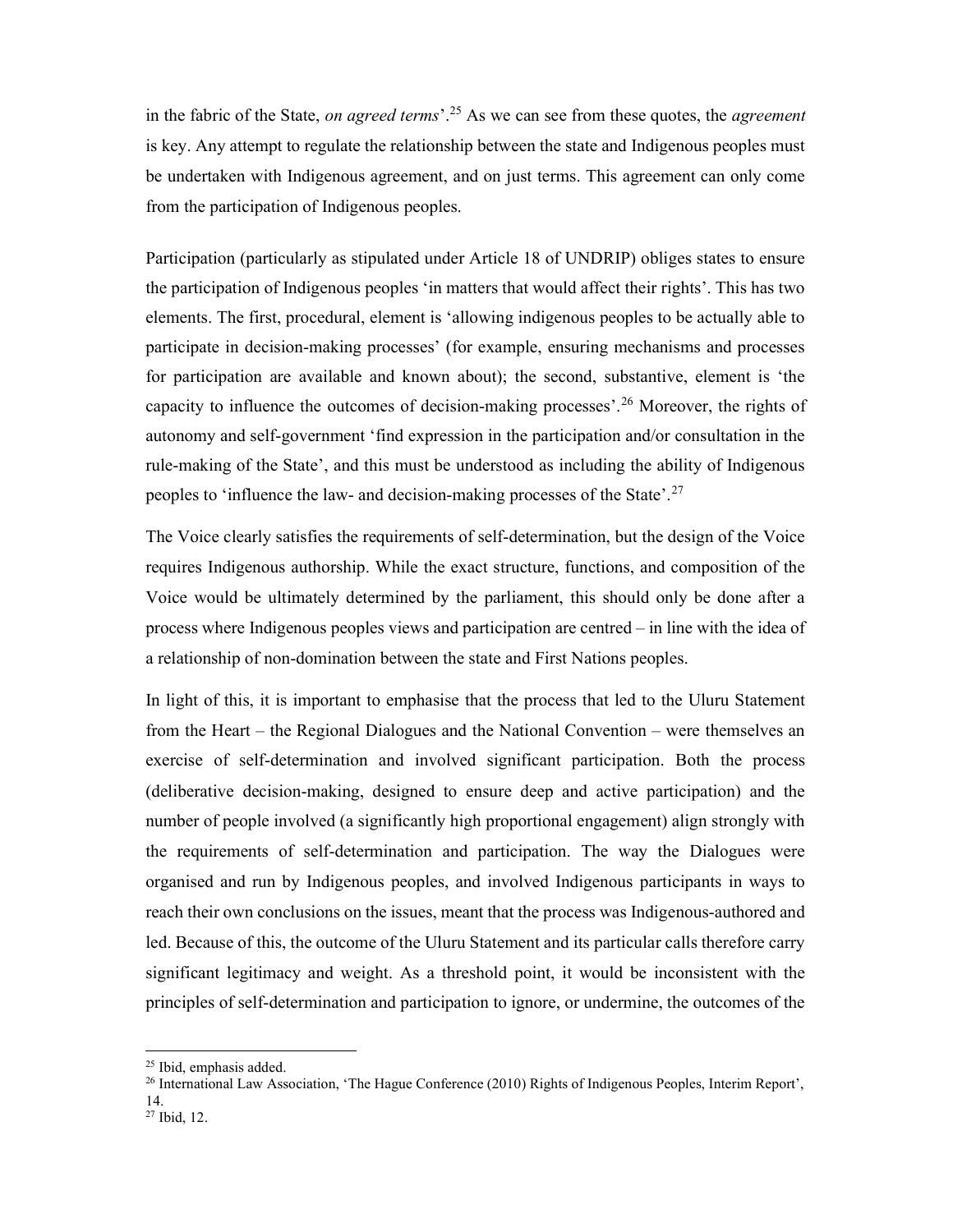Regional Dialogues and the National Convention. This includes the place of the Voice in the Constitution.

Constitution.<br>A legislated Voice to government and parliament is fundamentally different from the constitutionally entrenched Voice to Parliament that was demanded at Uluru. The constitutionally entrenched Voice appealed to participants in the Regional Dialogues and the National Convention,

 because of the history of poor or nonexistent consultation with communities by the Commonwealth. Consultation is either very superficial or it is more meaningful, but then wholly ignored. For Dialogue participants, the logic of a constitutionally enshrined Voice – rather than a legislative body alone – is that it provides reassurance and recognition that this new norm of participation and consultation would be different to the practices of the past.28

 The constitutional entrenchment, then, was a considered and fundamental aspect of the Uluru Statement's calls. A legislated Voice to government and parliament is not able to satisfy the requirements of self-determination we have set out above. It is not mutually agreed to by First Nations peoples, and does not align with the requirements of participatory engagement and non-domination of relationship. Instead, it is the state imposing a particular form of Voice, directly contrary to the calls made by First Nations peoples. This current proposal fails at the first hurdle of self-determination: it directly goes against the very structure that Indigenous peoples have advocated for.

## Conclusions

 The Uluru Statement from the Heart was an invitation to the Australian people, for a structural reform to the state and its legal and political composition. The Statement aimed to address 'the torment of our powerlessness', by a solution that would ensure greater self-determination for First Nations peoples: a constitutionally-entrenched Voice to Parliament. The act of self- determination in the Uluru process – a significant dialogic participatory process, led by First Nations peoples – means that the outcome of the process should be engaged with by the Australian state and its citizens.

 We have outlined the legal principles of self-determination and participation in order to provide background for the Voice Design. UNDRIP shifted self-determination, so that it now emphasises a relationality between the state and Indigenous peoples (rather than solely

 28 Referendum Council (n 15), 14.